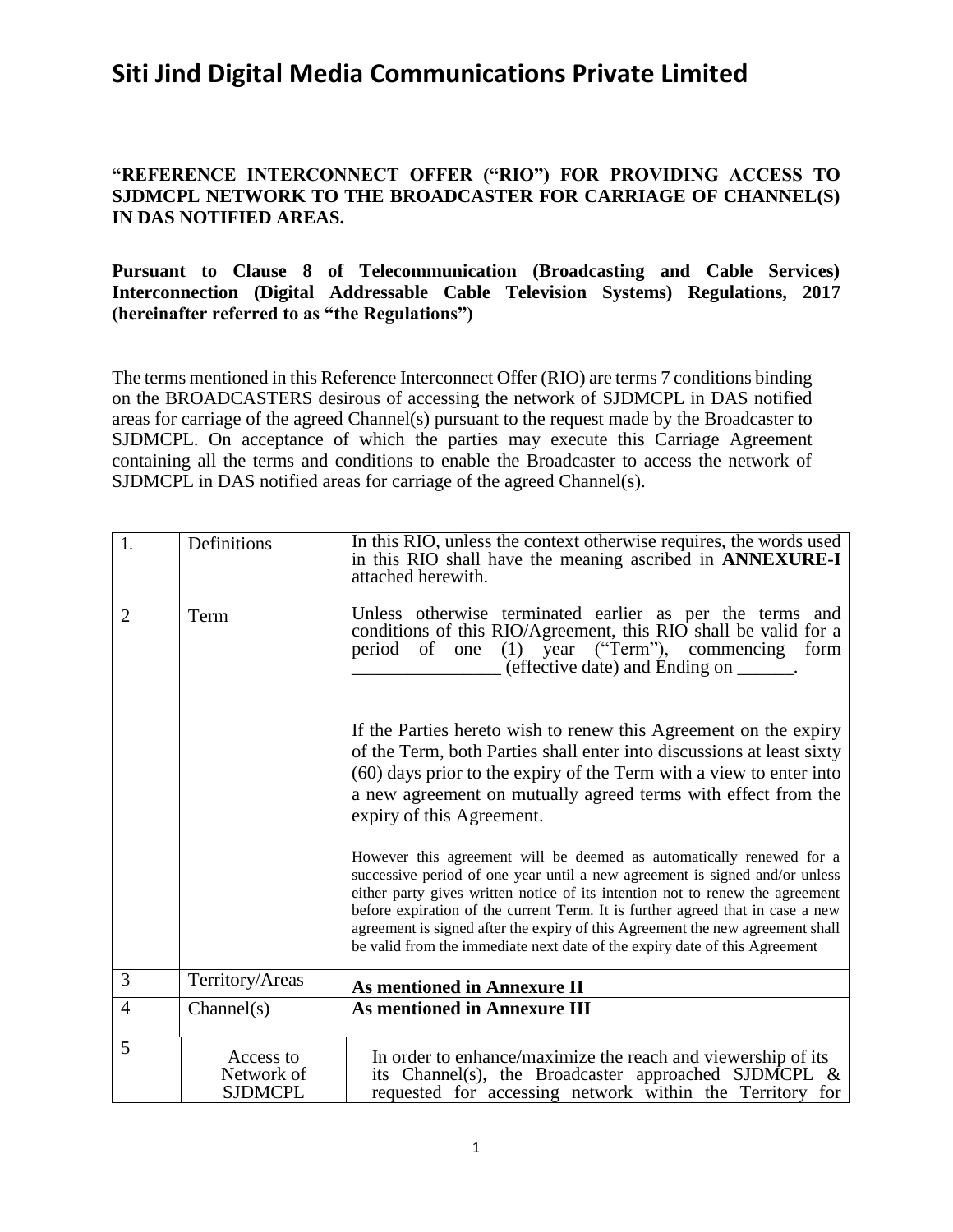|   |                             | carriage of Channel(s) of the Broadcaster during the Term.<br>Pursuant to the said request, SJDMCPL hereby agrees to<br>provide access to its network and carry the Channels $(s)$ within<br>the Territory from Effective Date during the Term for a<br>consideration specified in Clause ______ herein below.                                                                                                                                                                                                                                                                                                                                                                                                                                                                                                                                                                                                                                                                          |
|---|-----------------------------|-----------------------------------------------------------------------------------------------------------------------------------------------------------------------------------------------------------------------------------------------------------------------------------------------------------------------------------------------------------------------------------------------------------------------------------------------------------------------------------------------------------------------------------------------------------------------------------------------------------------------------------------------------------------------------------------------------------------------------------------------------------------------------------------------------------------------------------------------------------------------------------------------------------------------------------------------------------------------------------------|
| 6 | Rights of<br><b>SJDMCPL</b> | The Broadcaster hereby grants to SJDMCPL, the non-<br>exclusive<br>rights during the Term of this Agreement:                                                                                                                                                                                                                                                                                                                                                                                                                                                                                                                                                                                                                                                                                                                                                                                                                                                                            |
|   |                             | (a) To receive signals of its Channel(s)                                                                                                                                                                                                                                                                                                                                                                                                                                                                                                                                                                                                                                                                                                                                                                                                                                                                                                                                                |
|   |                             | (b) To decrypt (if the same is in encrypted form), encrypt<br>(without interfering in its content)                                                                                                                                                                                                                                                                                                                                                                                                                                                                                                                                                                                                                                                                                                                                                                                                                                                                                      |
|   |                             | (c) To carry the Channel(s) either directly and/or through its<br>authorized cable operators on its Cable TV network within<br>the Territory for reception by the Subscribers through SPE,<br>which may or may not have storage capacity.                                                                                                                                                                                                                                                                                                                                                                                                                                                                                                                                                                                                                                                                                                                                               |
|   |                             | (d) To sell/market the channel(s) on <i>ala-carte</i> basis and/or as<br>part of any one or more of the packages of channels as per<br>the terms of the Regulations.                                                                                                                                                                                                                                                                                                                                                                                                                                                                                                                                                                                                                                                                                                                                                                                                                    |
|   |                             | (e) Subject to Regulation and MRP as declared by the<br>Broadcaster, to charge such price form the Subscribers [for]<br>subscribing the channels/package], as may be decided by<br>SJDMCPL and offer discount on MRP at is sole discretion<br>from time to time. It is explicitly made clear and<br>understood by the Broadcaster that Broadcaster does not<br>have any right to receive any share of subscription charges<br>received by SJDMCPL from the Subscribers subscribing<br>the Channel(s) or package comprised of Channel(s), unless<br>otherwise stated in the Regulation. It is also made explicitly<br>clear and acknowledged by the Broadcaster that SJDMCPL<br>has no obligation or liability to pay any subscription<br>charges to the Broadcaster under this agreement/RIO,<br>whether such Channel(s) is a free to air channels or a Pay<br>channel and/or a bouquet thereof, unless a separate<br>subscription agreement is signed for subscribing the<br>channels. |
|   |                             | To carry the Channel(s) as per the genre of the channel(s)<br>(f)<br>as specified by the Broadcaster in accordance with extant<br>regulation. SJDMCPL shall have the sole right to assign<br>the LCN and also change the same as per the terms of this<br>Agreement/RIO and in compliance of the Regulation.                                                                                                                                                                                                                                                                                                                                                                                                                                                                                                                                                                                                                                                                            |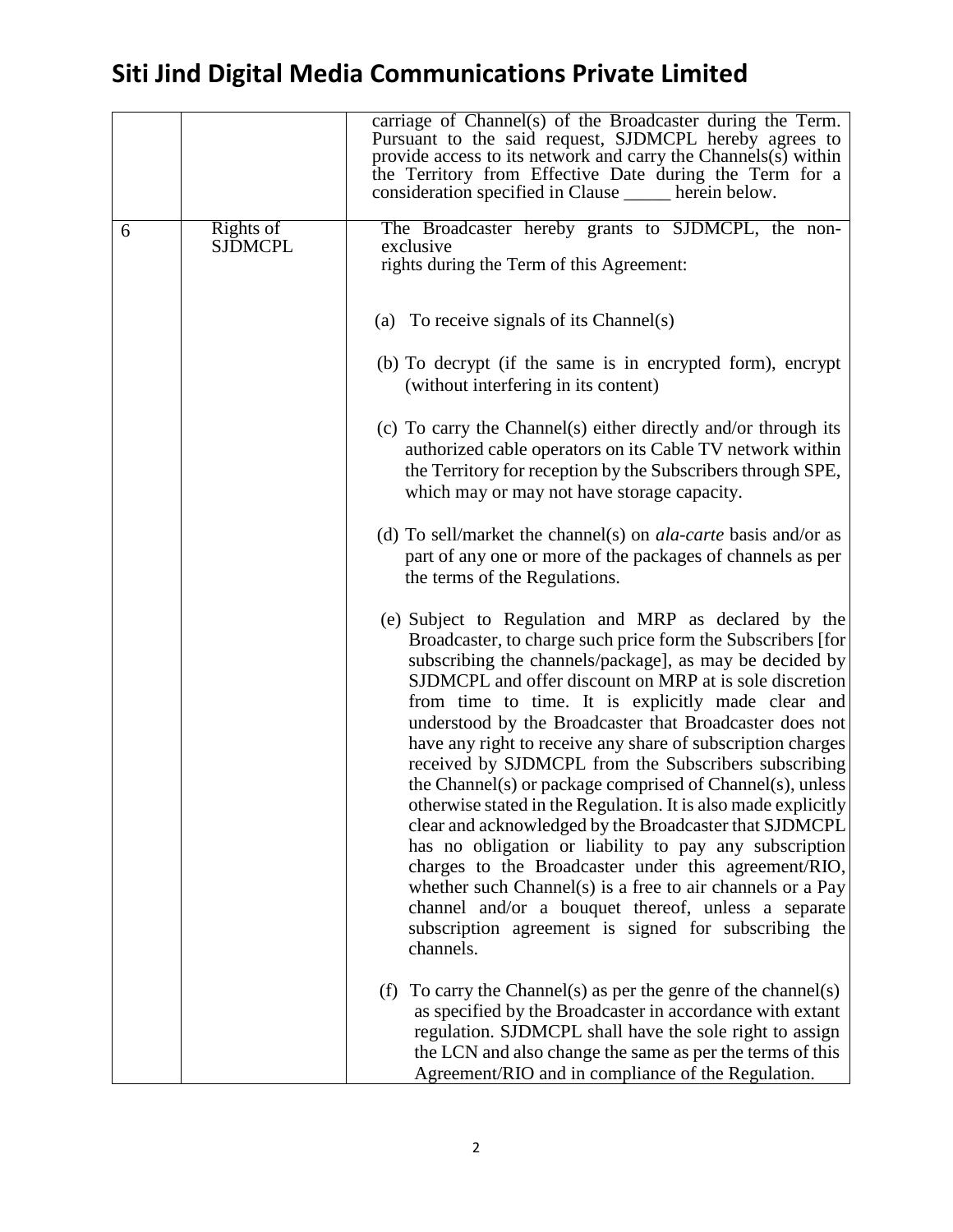|   |                                         | (g) SJDMCPL shall always have full flexibility in terms of<br>packaging the Channels in any of its consumer<br>offerings/packages/tiers/a-la carte including putting the<br>Channels in one or more tiers / packages / consumer<br>offerings.<br>(h) SJDMCPL shall have the right to suspend the services pertaining<br>to carriage of the Channel(s) on its network immediately, if the<br>BROADCASTER is in breach of the provisions of the applicable<br>laws, rules and regulations and/or the terms and conditions of this<br>Agreement/RIO till such time the breach is cured.                                                                                                                                                |
|---|-----------------------------------------|-------------------------------------------------------------------------------------------------------------------------------------------------------------------------------------------------------------------------------------------------------------------------------------------------------------------------------------------------------------------------------------------------------------------------------------------------------------------------------------------------------------------------------------------------------------------------------------------------------------------------------------------------------------------------------------------------------------------------------------|
| 7 | Obligation of the<br><b>Broadcaster</b> | (a) The Broadcaster is responsible for the content and all the<br>obligations, fee and payment for the content of the<br>Channel(s), even if the Broadcaster is not the creator of the<br>material comprised in such content.                                                                                                                                                                                                                                                                                                                                                                                                                                                                                                       |
|   |                                         | (b) The Broadcaster is responsible for all necessary consents,<br>approval, permission, registration, authorisation from the<br>relevant authorities, persons, entities, etc. and must<br>observe $&$ comply with all the applicable laws for the time<br>being in force in India as may be applicable for the<br>activities being carried on by the Broadcaster.                                                                                                                                                                                                                                                                                                                                                                   |
|   |                                         | (c) The Broadcaster shall ensure that the service signals<br>delivered are of quality as stipulated in relevant TRAI<br>regulations/applicable standard and are comparable to<br>other television signals being received and retransmitted<br>by SJDMCPL. In event of Broadcaster failing to arrange<br>for signals of the stipulated quality/standard, SJDMCPL<br>shall be absolved of its obligation to retransmit<br>Broadcaster signals. Broadcaster shall not have any right<br>of messaging through their IRD/Decoders or any other<br>system which blocks the view of the Channel(s)<br>programme to the subscribers. This will be governed by<br>the Quality of the Service Regulation issued by TRAI<br>from time to time. |
|   |                                         | (d) It shall be incumbent upon the Broadcaster to specify the<br>'genre' of the respective Channel(s). In case of any<br>change in the genre of the Channel(s) or in the market<br>positioning of the Channel(s), the Broadcaster shall<br>provide 90 days prior notice to SJDMCPL.                                                                                                                                                                                                                                                                                                                                                                                                                                                 |
|   |                                         | (e) In case the Broadcaster decides to<br>discontinue the<br>Channel(s) from the Territory, it shall give at least two<br>months prior notice of the same to SJDMCPL or two                                                                                                                                                                                                                                                                                                                                                                                                                                                                                                                                                         |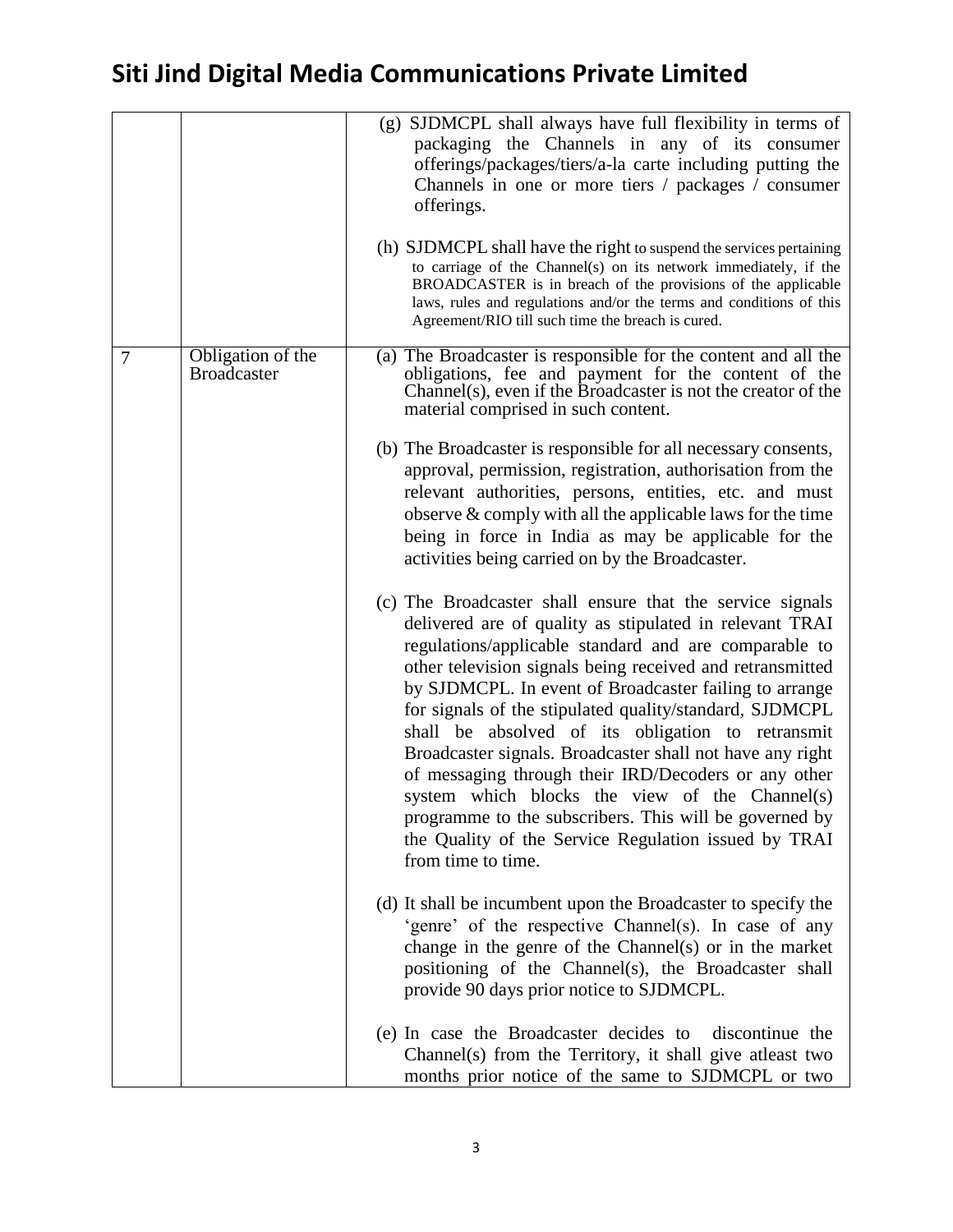|   |              | months carriage fee as lastly paid by the Broadcaster to<br>SJDMCPL.                                                                                                                                                                                                                                                                                                                                                                                                                                                                                                                                                                                                                                                                             |
|---|--------------|--------------------------------------------------------------------------------------------------------------------------------------------------------------------------------------------------------------------------------------------------------------------------------------------------------------------------------------------------------------------------------------------------------------------------------------------------------------------------------------------------------------------------------------------------------------------------------------------------------------------------------------------------------------------------------------------------------------------------------------------------|
|   |              | (f) BROADCASTER would provide IRD/professional IRDs<br>and other requisite equipments to SITI Jind for receiving<br>and decrypting the Channel(s).                                                                                                                                                                                                                                                                                                                                                                                                                                                                                                                                                                                               |
|   |              | (g) BROADCASTER shall provide its programming schedule<br>at least 15 days in advance for the purpose of inserting the<br>same in Electronic Programming Guide.                                                                                                                                                                                                                                                                                                                                                                                                                                                                                                                                                                                  |
|   |              | (h) BROADCASTER shall ensure compliance with all the laws<br>which are applicable for content in television channels<br>including but not limited to Advertisement Code,<br>Programme Code as prescribed in the Cable Television<br>Networks Act 1995, the Cinematograph Act, 1957, the<br>Indecent Representation of Women (Prohibition) Act, 1986,<br>The Copyright Act, 1957 and rules framed there under, all<br>Regulations made applicable to BROADCASTERs by any<br>the Governmental/Regulatory Authority.                                                                                                                                                                                                                                |
|   |              | (i) The Broadcaster would independently make its best effort<br>to promote and market its Channel(s) in the territory through<br>various means including via public relations, trade related<br>activities or otherwise.                                                                                                                                                                                                                                                                                                                                                                                                                                                                                                                         |
|   |              | (j) The Broadcaster hereby undertakes to indemnify SJDMCPL<br>against any loss, damages, costs and expenses (including<br>legal expenses) or otherwise, in case any action is brought<br>by any party against SJDMCPL concerning any programme,<br>advertisement or any other material broadcast through the<br>said Channel(s) or any breach of the obligation of the<br>Broadcaster, terms and conditions, representation &<br>warranties of the Broadcaster . If for any reason the<br>Broadcaster does not comply with applicable laws/code s/<br>regulations, SJDMCPL shall be at liberty to immediately<br>deactivate the said channel from its network and the<br>Broadcaster shall be fully liable for such defaults/non-<br>compliance. |
| 8 | Carriage Fee | (a) In consideration of providing access of its network by<br>SJDMCPL within the Territory for carriage of Channel(s) of<br>the Broadcaster during the Term, the Broadcaster shall pay                                                                                                                                                                                                                                                                                                                                                                                                                                                                                                                                                           |
|   |              | Carriage Fee for each channel the price per subscriber (per                                                                                                                                                                                                                                                                                                                                                                                                                                                                                                                                                                                                                                                                                      |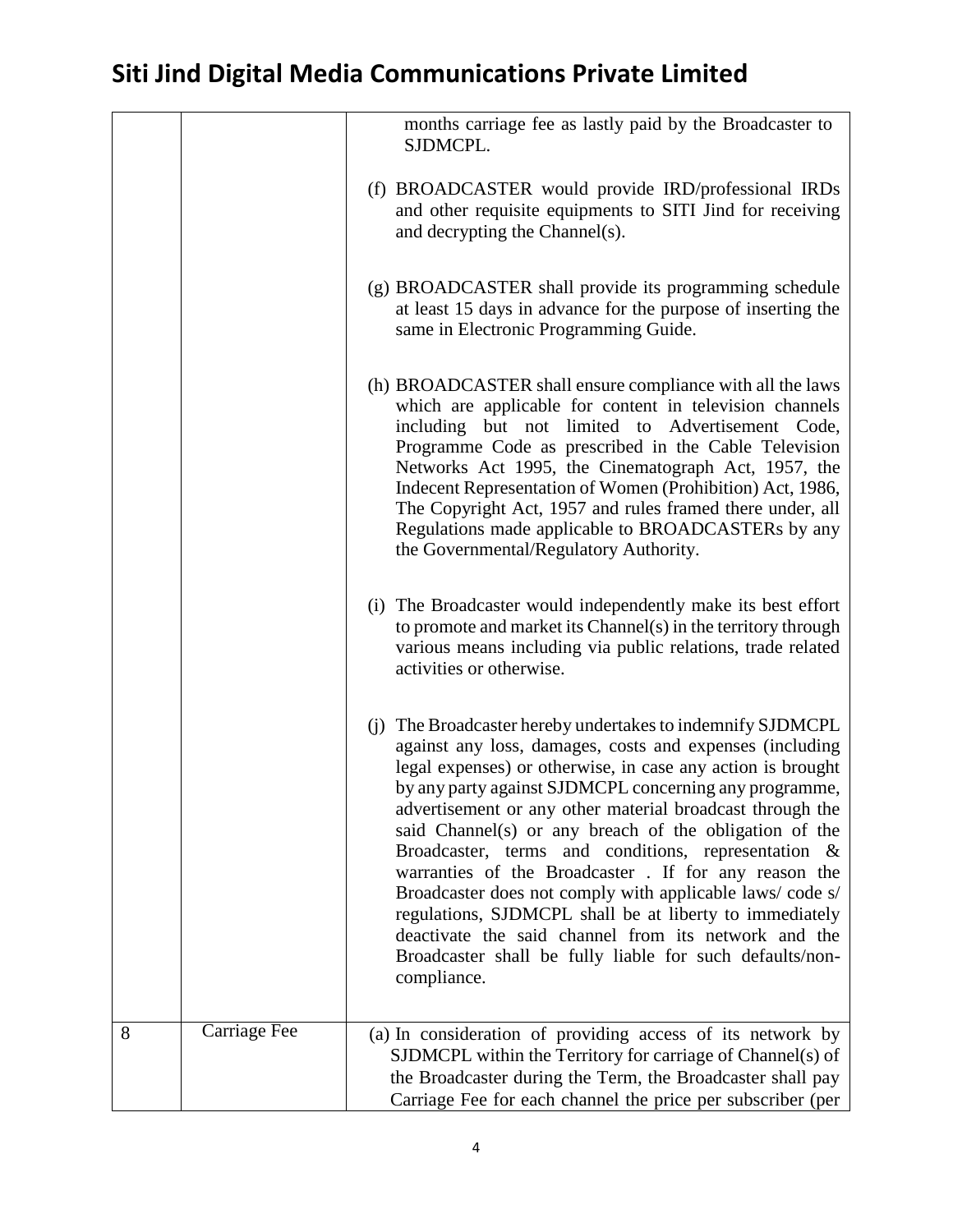|     | STB) per month as per the computation made in accordance<br>with Annexure V of this Agreement/RIO, which shall be<br>payable within fifteen days of receipt of the invoices for the<br>respective quarter (Due Date).                                                                                                                                                                                               |
|-----|---------------------------------------------------------------------------------------------------------------------------------------------------------------------------------------------------------------------------------------------------------------------------------------------------------------------------------------------------------------------------------------------------------------------|
| (b) | In addition, the Broadcaster shall be liable for the payment<br>of all applicable taxes, cesses, etc. including service tax, as<br>may be applicable on the Carriage Fee payable by the<br>Broadcaster to SJDMCPL.                                                                                                                                                                                                  |
| (c) | The payment of Carriage Fee shall be subject to deduction<br>of Income Tax at source (TDS) at applicable rates, for which<br>necessary TDS Certificates shall be issued by the<br>Broadcasters within thirty (30) days from the date of<br>deduction of the same by the Broadcaster from the Carriage<br>Fee.                                                                                                       |
| (d) | The payment of Carriage Fee shall be made by the<br>Broadcaster either by (i) Demand Draft in favour of "Siti<br>Jind Digital Media Communications Pvt. Ltd." payable at<br>par or (ii) by electronic wire transfer into SJDMCPL's<br>designated Bank Account accompanied by documentary<br>evidence certified by the Broadcaster's bank that the<br>payment has been transferred to SJDMCPL's account post<br>TDS. |
| (e) | If the Broadcaster fails to pay the Carriage Fee to SJDMCPL<br>on or before the due date(s), then without prejudice to any<br>action which may be taken by SJDMCPL under the<br>applicable Statute/Regulations etc. for the time being in<br>force, the Broadcaster shall be liable for the payment of<br>interest @18% per annum during the period of such delay<br>beyond the due date(s).                        |
| (f) | The Carriage fee shall be calculated as per the sub-<br>regulation of (1) of regulation 8 of the Regulation in<br>accordance with Schedule I read with Schedule VII set out<br>therein and provided in Annexure V of this RIO/Agreement.                                                                                                                                                                            |
| (g) | As required under the Regulations, the conditions relating<br>to, including but not limited to Target Market, rate of<br>carriage fee per month, average active subscriber base of SD<br>STB and HD STB at the time of publication of this RIO,<br>Discounts, if any, offered on the rate of carriage fee, manner<br>of calculation of carriage fee payable to SJDMCPL and                                          |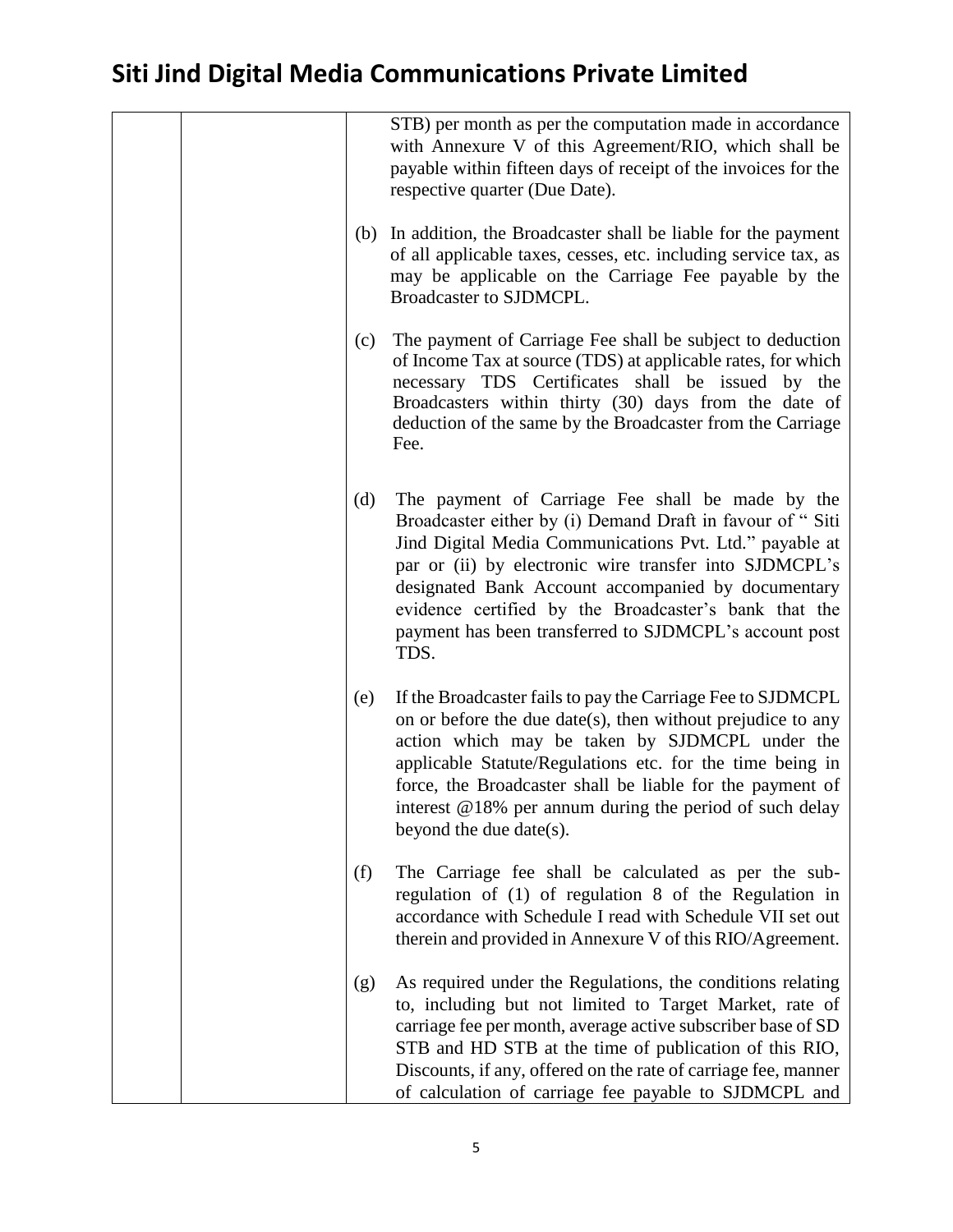|   |                                 | other necessary condition shall form part of this                                                                                                                                                                                                                                                                                                                                                                                                                                                                                                                                                                                                                                                                                                                                                                                                                                                                                                                     |
|---|---------------------------------|-----------------------------------------------------------------------------------------------------------------------------------------------------------------------------------------------------------------------------------------------------------------------------------------------------------------------------------------------------------------------------------------------------------------------------------------------------------------------------------------------------------------------------------------------------------------------------------------------------------------------------------------------------------------------------------------------------------------------------------------------------------------------------------------------------------------------------------------------------------------------------------------------------------------------------------------------------------------------|
|   |                                 | RIO/Agreement.                                                                                                                                                                                                                                                                                                                                                                                                                                                                                                                                                                                                                                                                                                                                                                                                                                                                                                                                                        |
| 9 | Representations<br>& Warranties | Broadcaster represents, warrants, declares, undertakes and<br>agrees that it:                                                                                                                                                                                                                                                                                                                                                                                                                                                                                                                                                                                                                                                                                                                                                                                                                                                                                         |
|   |                                 | is the sole, absolute, exclusive and unencumbered legal<br>(a)<br>owner of the Channel(s) which it is exhibiting,<br>broadcasting and retransmitting through the network of<br>SJDMCPL within the Territory.                                                                                                                                                                                                                                                                                                                                                                                                                                                                                                                                                                                                                                                                                                                                                          |
|   |                                 | (b) has valid and subsisting rights including copyrights<br>contained in the content that Broadcaster(s) shall<br>broadcast, exhibit and retransmit through the network of<br>SJDMCPL from time to time.                                                                                                                                                                                                                                                                                                                                                                                                                                                                                                                                                                                                                                                                                                                                                              |
|   |                                 | the exercise of rights accruing though the Channel(s)<br>(c)<br>which Broadcaster is exhibiting and/or retransmitting<br>through the network of SJDMCPL, shall not in any way<br>constitute any infringement of the intellectual property<br>rights, copyright, trademark, moral right or other<br>proprietary right or interest or any other rights of any third<br>party, nor shall it be defamatory, contempt or breach of any<br>provision of the statute, or hurt sentiments of any religious<br>groups or the declared policy of the State. In the event of<br>unforeseen circumstances, Broadcaster shall immediately<br>and promptly respond and do all that which may be<br>necessary to resolve the issue in addition to indemnifying<br>SJDMCPL as to the same and hold SJDMCPL indemnified<br>and harmless against all claims, damages, costs and<br>expenses including but not limited to attorney's fees<br>arising out of any breach of the foregoing. |
|   |                                 | (d) Broadcaster hereby undertakes that if, upon issuance of a<br>public notice by the Broadcaster in respect of the<br>Channel(s) which Broadcaster is exhibiting and/or<br>transmitting in the network of SJDMCPL or otherwise, any<br>objections and/or claims are raised by any third party,<br>Broadcaster shall at its sole responsibility and liability, as<br>to costs and consequences, remove such objections and/or<br>defend such claims in addition to indemnifying SJDMCPL<br>against any claims, loss, damage costs or expenses<br>including but not limited to attorney fees arising out of<br>such objection and/or claim.                                                                                                                                                                                                                                                                                                                            |
|   |                                 | (e) Broadcaster has complete authority to deal with/in relation<br>to exhibition, transmission and broadcast of the Channel(s)<br>and there is no present or prospective claim, proceeding or<br>litigation in respect of the Channel(s) which may in any                                                                                                                                                                                                                                                                                                                                                                                                                                                                                                                                                                                                                                                                                                             |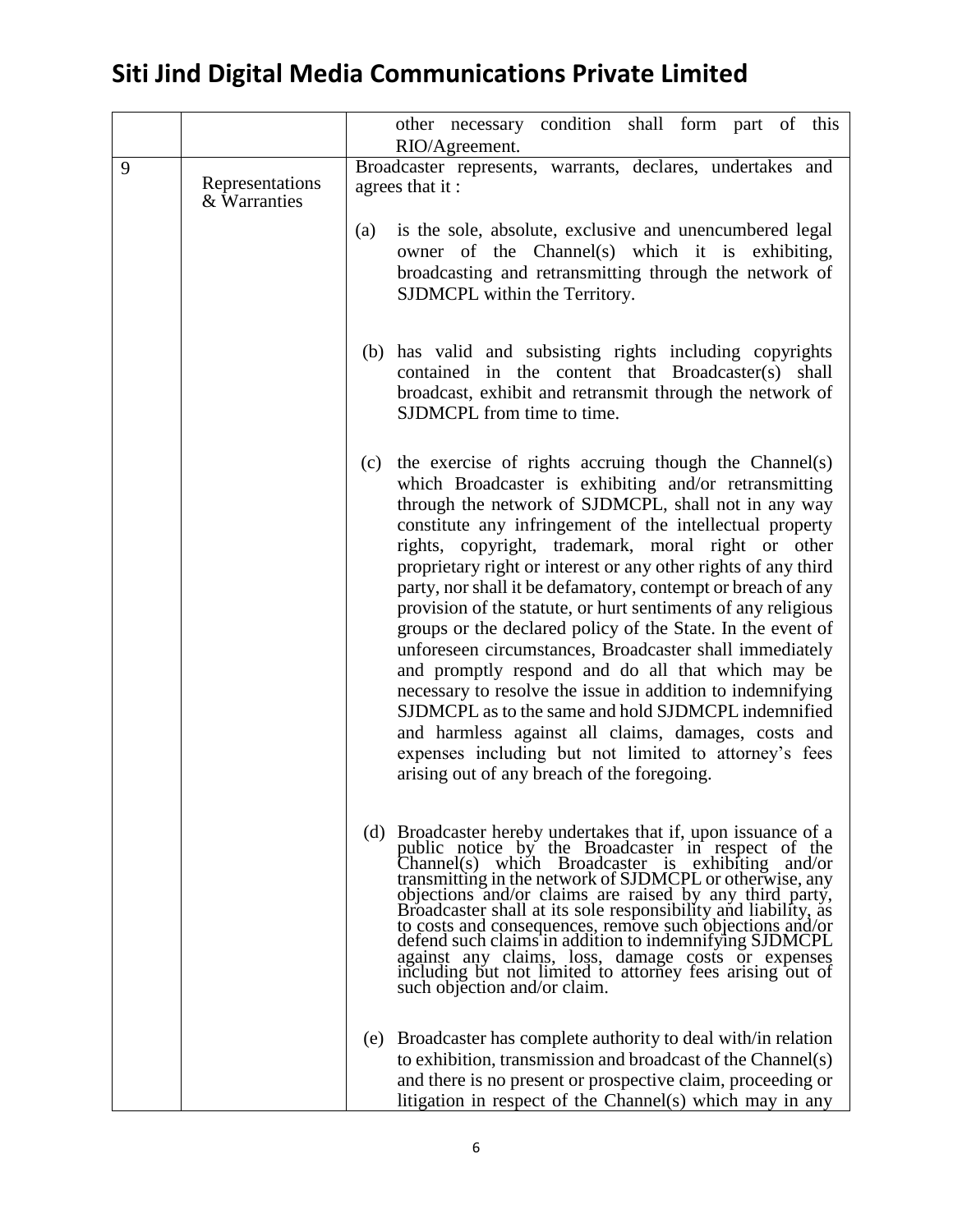|     |             |     | manner impair, limit, inhibit, diminish or infringe upon any<br>or all of the rights of the content that Broadcaster exhibits,<br>transmits<br>and broadcasts<br>and distributes<br>through<br>SJDMCPL's network.                                                                                                                                                                                                                                                                                                                   |
|-----|-------------|-----|-------------------------------------------------------------------------------------------------------------------------------------------------------------------------------------------------------------------------------------------------------------------------------------------------------------------------------------------------------------------------------------------------------------------------------------------------------------------------------------------------------------------------------------|
|     |             | (f) | Without prejudice to Indemnity Clause as mentioned<br>herein, Broadcaster shall also indemnify SJDMCPL in case<br>of any breach of these RIO/Agreement, for any loss, harm,<br>injury, damage that may/shall be caused to SJDMCPL due<br>to any act, omission, commission by Broadcaster.                                                                                                                                                                                                                                           |
| fa9 | Termination |     | (a) In the event of default in the payment of Carriage Fee by the<br>Broadcaster by the due date, SJDMCPL shall issue notice<br>to the Broadcaster requesting it to make payment of<br>outstanding Carriage Fee within a period of three (3) days<br>of such notice and in case Broadcaster fails to make<br>payment of outstanding Carriage Fee within such notice<br>period, SJDMCPL shall have right to forthwith terminate<br>this RIO/Agreement, which shall be without prejudice to<br>any other rights available to SJDMCPL. |
|     |             | (b) | In the event Broadcaster chooses not to broadcast its<br>Channel(s) and notifies SJDMCPL of its intention by<br>giving two (2) months notice in advance.                                                                                                                                                                                                                                                                                                                                                                            |
|     |             |     | (c) In the event SJDMCPL chooses not to carry on its present<br>business activity pertaining to distribution of TV Channels<br>as Multi System Operator (MSO).                                                                                                                                                                                                                                                                                                                                                                      |
|     |             | (d) | By either of the Parties hereto ("Non-Defaulting Party") in<br>the event of breach of any of the covenants or terms of this<br>Agreement by the other Party ("Defaulting Party") provided<br>that the Non-Defaulting Party shall give a notice of three<br>(3) weeks to the Defaulting Party intimating it about the<br>default(s) committed by it and the Defaulting Party fails to<br>cure such defaults/breach within such notice period.                                                                                        |
|     |             | e)  | By either of the Parties hereto, in the event force majeure<br>conditions subject to compliance of Clause 12 hereof.                                                                                                                                                                                                                                                                                                                                                                                                                |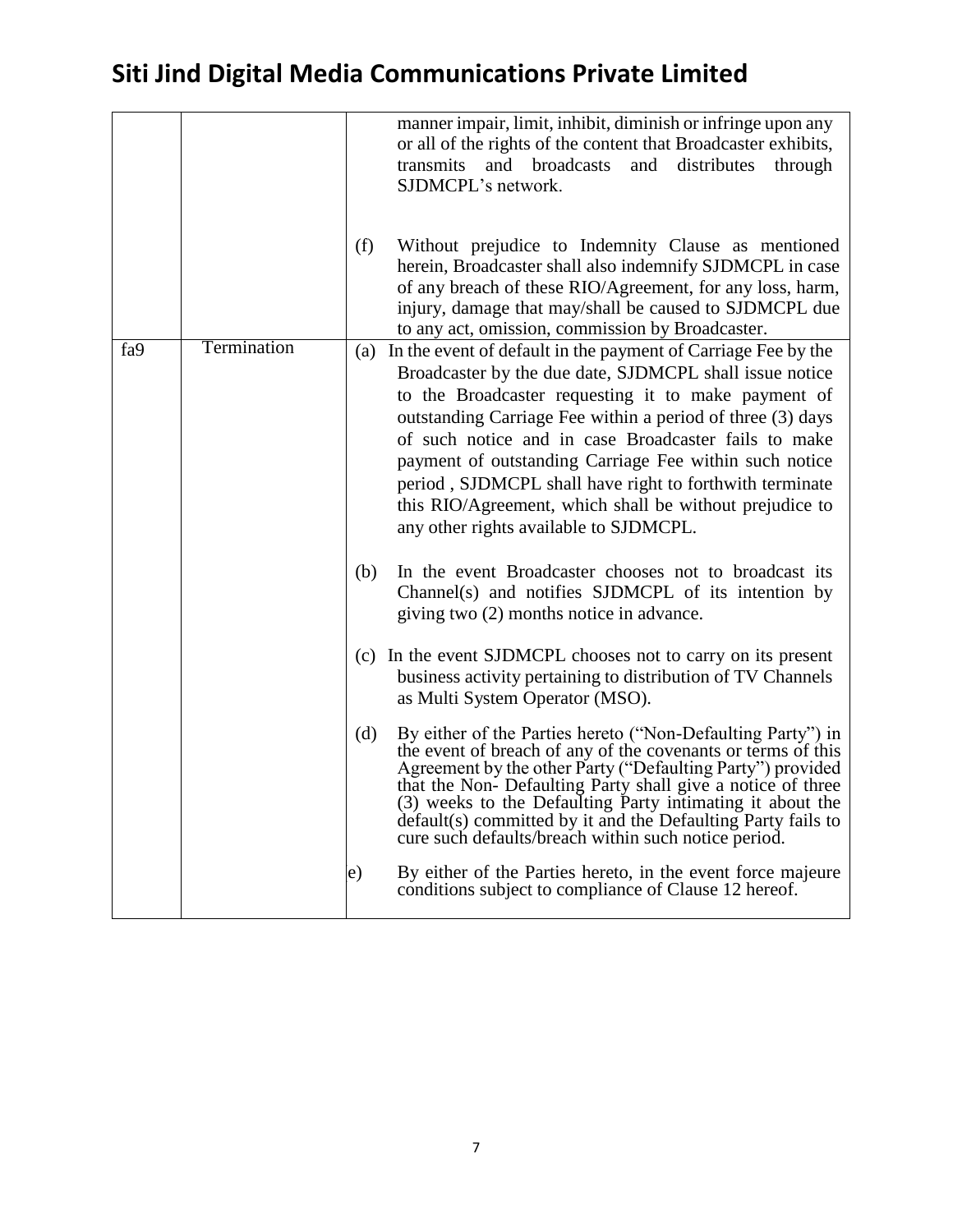| 10 | Consequences of<br>termination |                                                                                                                                                                                                                                                                                                                                                                                                                                                                                                                                                                                                                                                                                                                                                                                                                                                                                                                                                                                                                                                                                                                                                  |
|----|--------------------------------|--------------------------------------------------------------------------------------------------------------------------------------------------------------------------------------------------------------------------------------------------------------------------------------------------------------------------------------------------------------------------------------------------------------------------------------------------------------------------------------------------------------------------------------------------------------------------------------------------------------------------------------------------------------------------------------------------------------------------------------------------------------------------------------------------------------------------------------------------------------------------------------------------------------------------------------------------------------------------------------------------------------------------------------------------------------------------------------------------------------------------------------------------|
|    |                                | Upon the expiry or termination of this Agreement/RIO, except as<br>provided hereunder or by the operation of law or otherwise,                                                                                                                                                                                                                                                                                                                                                                                                                                                                                                                                                                                                                                                                                                                                                                                                                                                                                                                                                                                                                   |
|    |                                | (a) all rights granted to and obligations undertaken by, the parties<br>hereunder shall terminate immediately except obligations of<br>Broadcaster to forthwith pay the Carriage Fee, including<br>interest if any thereon, which are due and payable by the<br>Broadcaster till the date of expiry or termination of this<br>Agreement.                                                                                                                                                                                                                                                                                                                                                                                                                                                                                                                                                                                                                                                                                                                                                                                                         |
|    |                                | (b) It is clarified herein that the termination of this Agreement<br>shall not relieve any Party of any obligation or liability<br>accrued prior to the date of termination and/or such clause<br>which by its very nature extends or applies to the Parties even<br>after Termination                                                                                                                                                                                                                                                                                                                                                                                                                                                                                                                                                                                                                                                                                                                                                                                                                                                           |
| 11 | <b>Trade Marks</b>             | The Broadcaster hereby grants to SJDMCPL a non-exclusive<br>license to use, the Trade Marks/Logos during the term of<br>this Agreement/RIO.                                                                                                                                                                                                                                                                                                                                                                                                                                                                                                                                                                                                                                                                                                                                                                                                                                                                                                                                                                                                      |
| 12 | <b>Force Majeure</b>           | Failure on the part of the either party to perform any of its<br>obligations and the non provision of the access of its network<br>by SJDMCPL for carriage of Broadcaster's Channel(s), shall<br>not entitle the other party to raise any claim against the either<br>party or be a breach hereunder to the extent that such failure<br>arises from an event of force Majeure. Force Majeure will<br>include any war, civil commotion, governmental action,<br>accident, epidemic or any other event of any nature or kind<br>whatsoever beyond the control of the either Party. It is agreed<br>between the Parties that lack of funds shall not in any event<br>constitute or be considered an event of force Majeure. If the<br>condition of Force Majeure shall continue for a period<br>exceeding forty five (45) days, then the Parties shall meet to<br>decide upon the future performance of the Agreement. If the<br>Parties are unable to agree upon a plan for future performance<br>then the Agreement shall be terminated upon notice of either<br>party to the other, after the expiry of three (3) weeks from the<br>date notice. |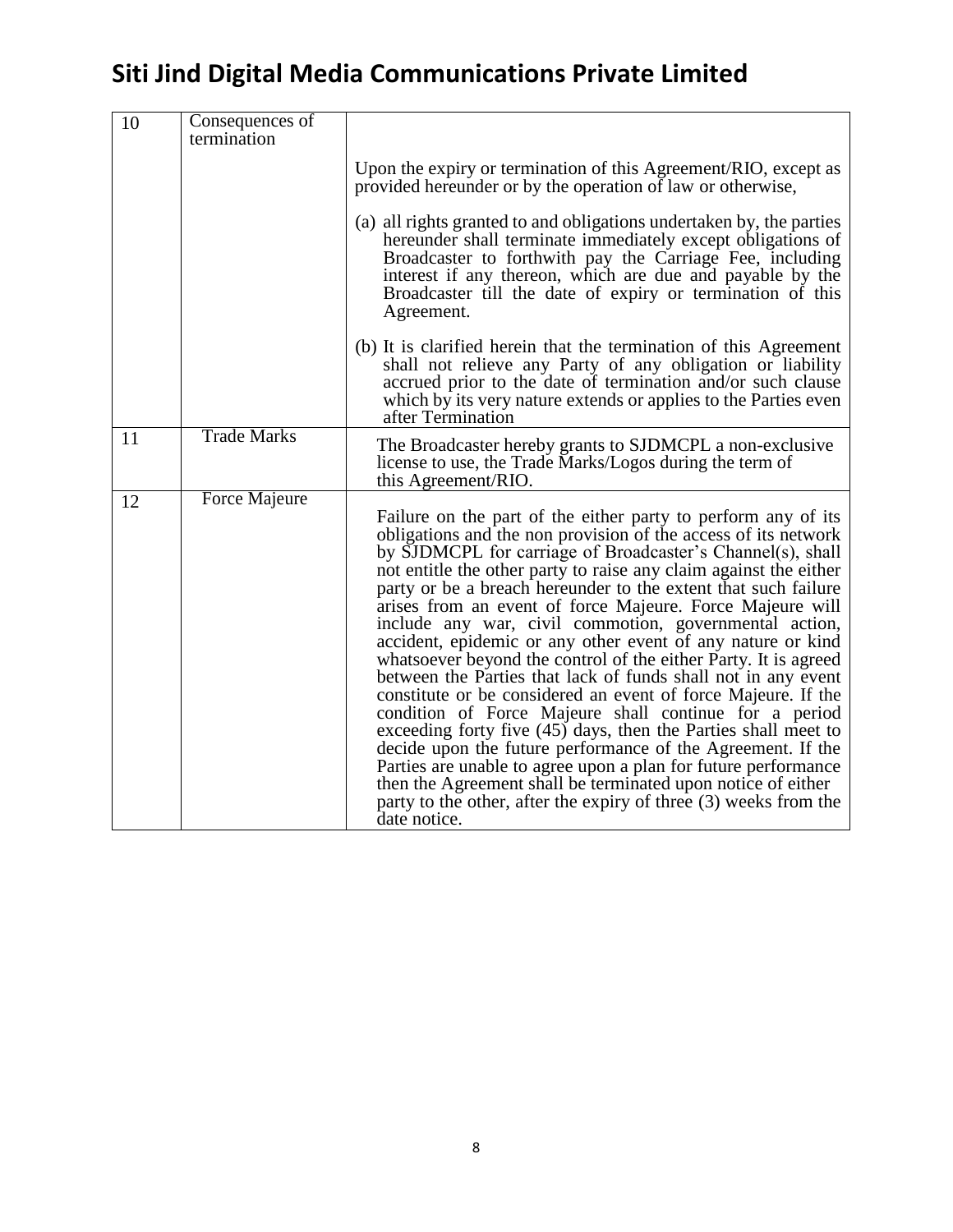| Applicable Law        |                                                                                                                                                                                                                                                                                                                                                                                                                                                                                                                                                                                                                                                                                                                                                                                                                                                                                                                                                                                                                                                                                                                                                                                                                                                                                                                                                                                                                                                                                                                                                                                                                                                                                                                         |
|-----------------------|-------------------------------------------------------------------------------------------------------------------------------------------------------------------------------------------------------------------------------------------------------------------------------------------------------------------------------------------------------------------------------------------------------------------------------------------------------------------------------------------------------------------------------------------------------------------------------------------------------------------------------------------------------------------------------------------------------------------------------------------------------------------------------------------------------------------------------------------------------------------------------------------------------------------------------------------------------------------------------------------------------------------------------------------------------------------------------------------------------------------------------------------------------------------------------------------------------------------------------------------------------------------------------------------------------------------------------------------------------------------------------------------------------------------------------------------------------------------------------------------------------------------------------------------------------------------------------------------------------------------------------------------------------------------------------------------------------------------------|
|                       | (a) This Agreement shall be exclusively governed by the laws of<br>India.                                                                                                                                                                                                                                                                                                                                                                                                                                                                                                                                                                                                                                                                                                                                                                                                                                                                                                                                                                                                                                                                                                                                                                                                                                                                                                                                                                                                                                                                                                                                                                                                                                               |
|                       | It is clearly understood and agreed that the provisions of the<br>(b)<br>TRAI Act & Regulations made there under, from time to<br>time, and any regulation / policy laid down by Ministry of<br>Information and Broadcasting, India from time to time shall<br>be completely applicable to the present Agreement and none<br>of the clauses contained herein shall be interpreted in a<br>manner as may be in derogation of the said provisions and<br>Regulations                                                                                                                                                                                                                                                                                                                                                                                                                                                                                                                                                                                                                                                                                                                                                                                                                                                                                                                                                                                                                                                                                                                                                                                                                                                      |
|                       | The Parties acknowledge that TDSAT shall have exclusive<br>(c)<br>jurisdiction in respect of any dispute between the Parties<br>arising in connection with this Agreement (subject to any<br>appellate relief that may be sought in any court of competent<br>jurisdiction in Delhi). In the event any claims fall outside<br>the jurisdiction of TDSAT, they may be referred to any<br>court of competent jurisdiction in Delhi                                                                                                                                                                                                                                                                                                                                                                                                                                                                                                                                                                                                                                                                                                                                                                                                                                                                                                                                                                                                                                                                                                                                                                                                                                                                                        |
| <b>Miscellaneous:</b> | This Agreement constitutes the entire arrangement/understanding<br>between the parties with respect to the subject matter hereof and<br>supersedes<br>and contemporaneous<br>all<br>prior<br>agreements,<br>understanding, arrangement or communications and (this<br>Agreement) shall not be modified except with mutual consent of<br>both the parties in writing. No waiver of any breach of any<br>provision of this Agreement shall constitute a waiver of any prior,<br>concurrent or subsequent breach of the same or any other<br>provisions hereof, and no waiver shall be effective unless made in<br>writing and signed by the waiving party. Neither this Agreement,<br>nor any terms and conditions contained herein, shall be construed<br>as creating a partnership, joint venture, agency relationship or as<br>granting a franchise. In case any provision of this Agreement<br>becomes invalid or unenforceable shall be deemed to be<br>ineffective to the extent of such invalidity or unenforceability,<br>without affecting in any way the validity, legality and<br>enforceability of the remaining provisions hereof. Either party<br>shall not assign this Agreement to any party without the prior<br>written consent of other Party. Both the parties shall keep the<br>terms of this Agreement confidential. If any provision of this<br>Agreement becomes invalid or unenforceable, in whole or in part,<br>the validity of the remainder of this Agreement shall not be<br>affected thereby; and the Parties shall agree to a valid substitute<br>provision which corresponds in its economic effect as closely as<br>legally possible to the invalid or unenforceable provision which it |
|                       | and Jurisdiction                                                                                                                                                                                                                                                                                                                                                                                                                                                                                                                                                                                                                                                                                                                                                                                                                                                                                                                                                                                                                                                                                                                                                                                                                                                                                                                                                                                                                                                                                                                                                                                                                                                                                                        |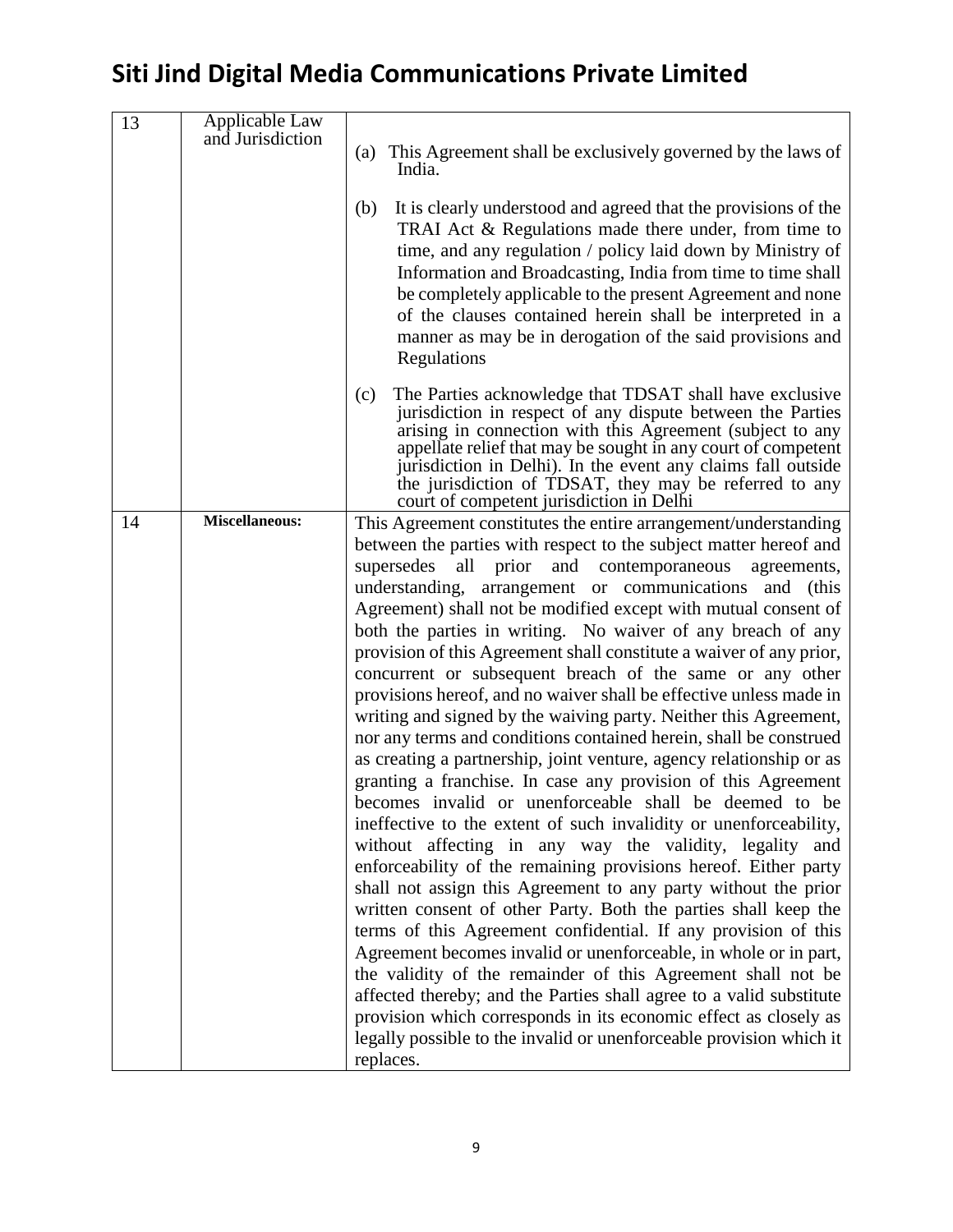#### **ANNEXURE - I**

#### **DEFINITIONS**

- (a) "**Addressable System**" means an electronic device (which includes hardware and its associated software) or more than one electronic device put in an integrated system through which signals of cable television network can be sent in encrypted form, which can be decoded by the device or devices, having an activated conditional access system at the premises of the subscriber within the limits of authorization made, through the Conditional Access System and the subscriber management system, on the explicit choice and request of such subscriber, by SJDMCPL.
- (b) "A-la-carte rate" means the rate at which a standalone individual channel being offered to the Distributor of TV channels or to the subscriber, as the case may be;
- (c) "**Applicable Laws** " means laws enacted in the territory of India including the regulations, directions , notifications or orders, including amendment thereto, enacted or issued by any constitutional , legislative , judicial, quasit judicial or administrative authority including the Telecom Regulatory Authority of India (TRAI) and the Ministry of Information & Broadcasting of India (MIB)
- (d) **"Areas"** means such areas within DAS notified areas as mentioned in Annexure II of this RIO in respect of which a request has been made by the Broadcaster for carriage of its channels through the Cable Television Network of SJDMCPL and /or through its affiliated cable networks.
- (e) "**Average Active Subscriber Base** means the number of set top boxes arrived at by averaging the active set top boxes in the manner specified in Schedule VII of the Regulation.
- (f) **Broadcaster"** means a person or a group of persons, or body corporate, or any organization or body providing programming services and includes his or its authorized distribution agencies.
- (g) **"Channel(s)"** means the standard definition (SD) channel(s) or the high Definition (HD) channels of the Broadcaster duly registered and permitted by the Ministry of Information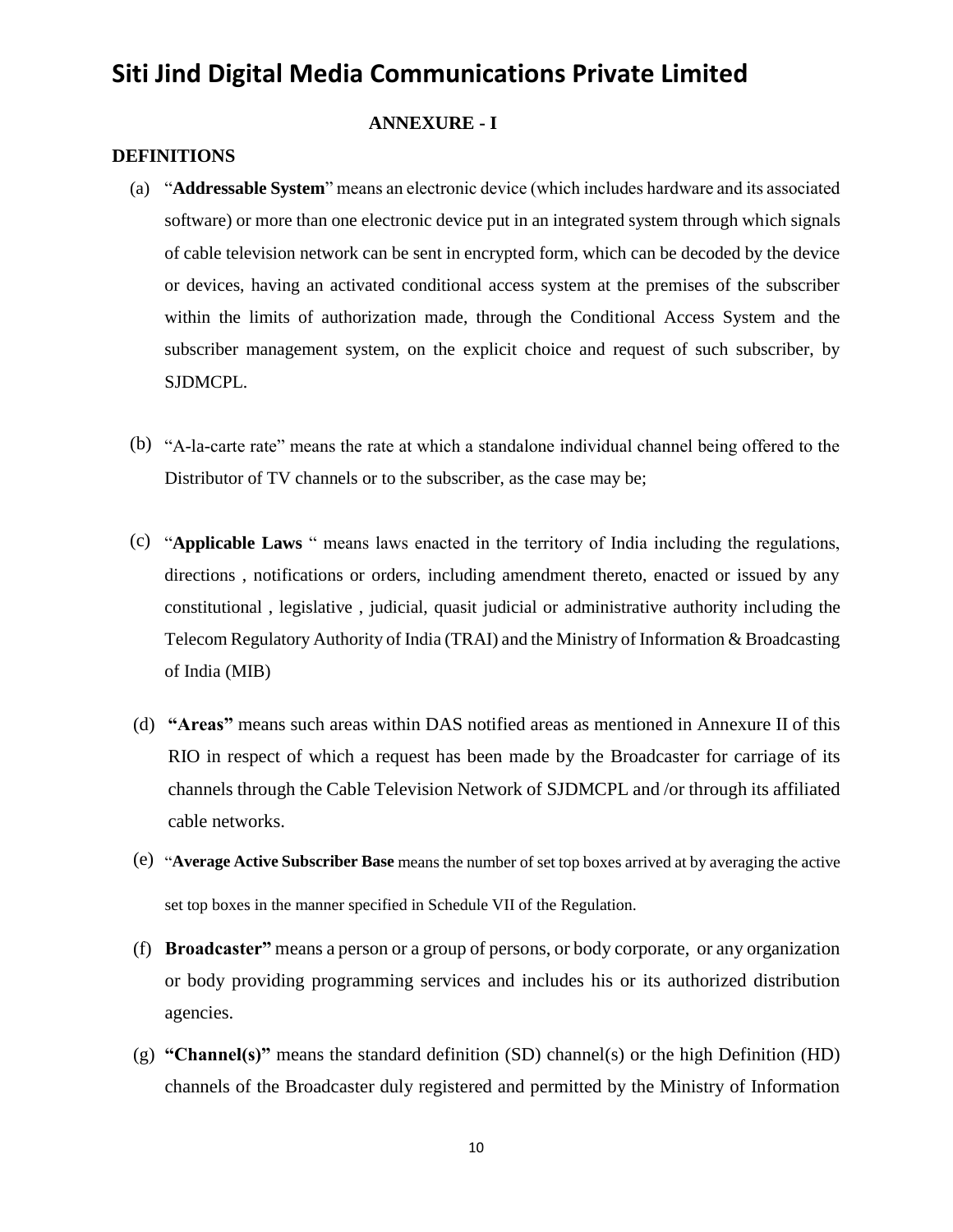and Broadcasting under the Up linking and Down linking guidelines and in respect of which a request has been made by the Broadcaster for carriage of the same through the Cable Television Network of SJDMCPL which are mentioned in Annexure III of this RIO.

- (h) "**DAS notified Areas"** means the areas where in terms of notifications issued by the Central Government under sub-section (1) of section 4A of the Cable Television Networks (Regulation) Act, 1995 (7 of 1995) as amended, it is obligatory for every cable operator to transmit or retransmit programs of any channel in an encrypted form through a digital Addressable System;
- (i) **"Intellectual Property Rights"** means all intellectual property rights owned and licensed, to be owned and licensed by the Broadcaster and/or the Channel(s) owners including but not limited to any patent, copyright, trademark or any mark, any right in the nature of the aforementioned rights, trade secrets, rights of attribution, integrity and similarly afforded "moral rights," rights in unpatented know-how, inventions and technology, and any other intellectual or proprietary rights of any nature whatsoever in any part of the world,
- (j) Network" means any system consisting of a set of closed transmission paths and associated signal generation, control and distribution equipment, designed to provide cable service for reception by multiple subscribers;
- (k) **"Notice"** means a written communication by one Party to the other Party or Parties, as the case may be, issued pursuant hereunder that is properly addressed to the Notice Address of the other Party and hand delivered, delivered by courier or pre-paid registered postage.
- (l) **"RIO" or "Agreement" or "This Agreement"** means this Reference Interconnection Offer together with its Annexures as may be amended from time to time.
- (m) **"SPE" or "Subscriber Premises Equipment"** shall be deemed to include Set Top Box (STB), Viewing Card and other tools and equipments/device(s) installed/to be installed at the Subscriber's Premises in order to receive and/or decode the Channel(s), purchased/procured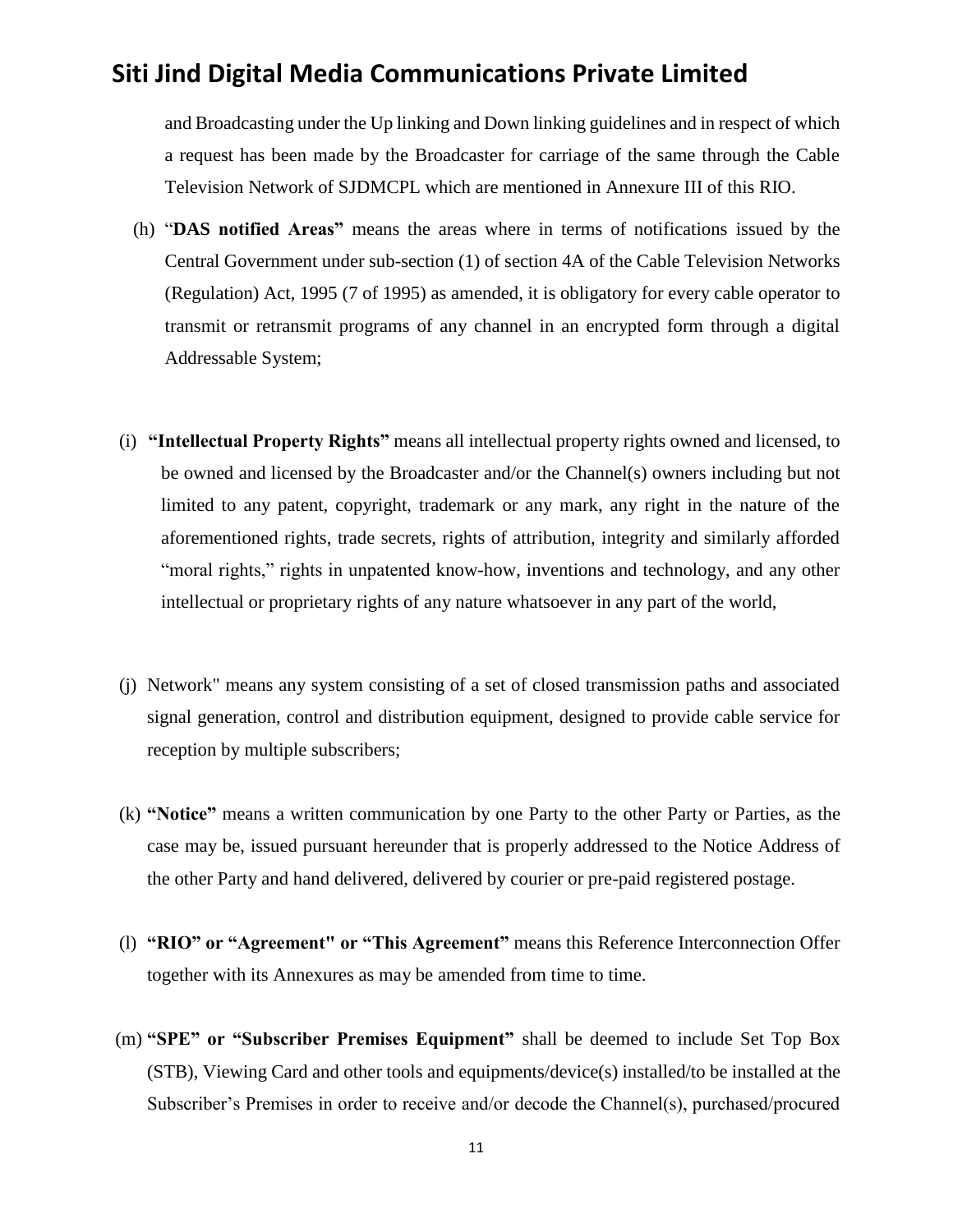by the Subscriber, which are compatible with technology employed by SJDMCPL for Cable Service in DAS notified areas. It is understood that each Set Top Box will be installed with one television set only.

- (m) **'Set Top Box" (STB)** means a device, which is connected to, or is part of a television and which allows a subscriber to receive in unencrypted and descrambled form subscribed channels through an addressable system.
- (n)**"Subscriber"** means any person (including individual or any other legal entity ) or entity including Hotels, restaurants, clubs, institutions etc. which has officially subscribed to the Cable TV Service in accordance the Subscription form duly filled by it and is contractually bound by the Subscriber Terms and Conditions ("T&C") and does not include any third party using/seeking to use the Service for further distribution, re-sale or commercial purpose.

For the purpose of calculation of carriage fee, subscriber means each STB in the Areas that receives signals of various channels from SJDMCPL's Cable Television Network as per its Subscriber Management System (SMS).

**Note:** The words/terms not specifically defined herein above shall have the same meaning as ascribed to them in The TRAI Act, Cable Television Networks Act, 1995 and Telecommunication (Broadcasting and Cable Services) Interconnection (Digital Addressable Cable Television Systems) Regulations, 2017 as amended form time to time.

### **Annexure – II**

| Agreed areas   |  |
|----------------|--|
| Target Markets |  |

#### **Annexure III**

| Agreed channels |  |
|-----------------|--|
|                 |  |
|                 |  |
|                 |  |